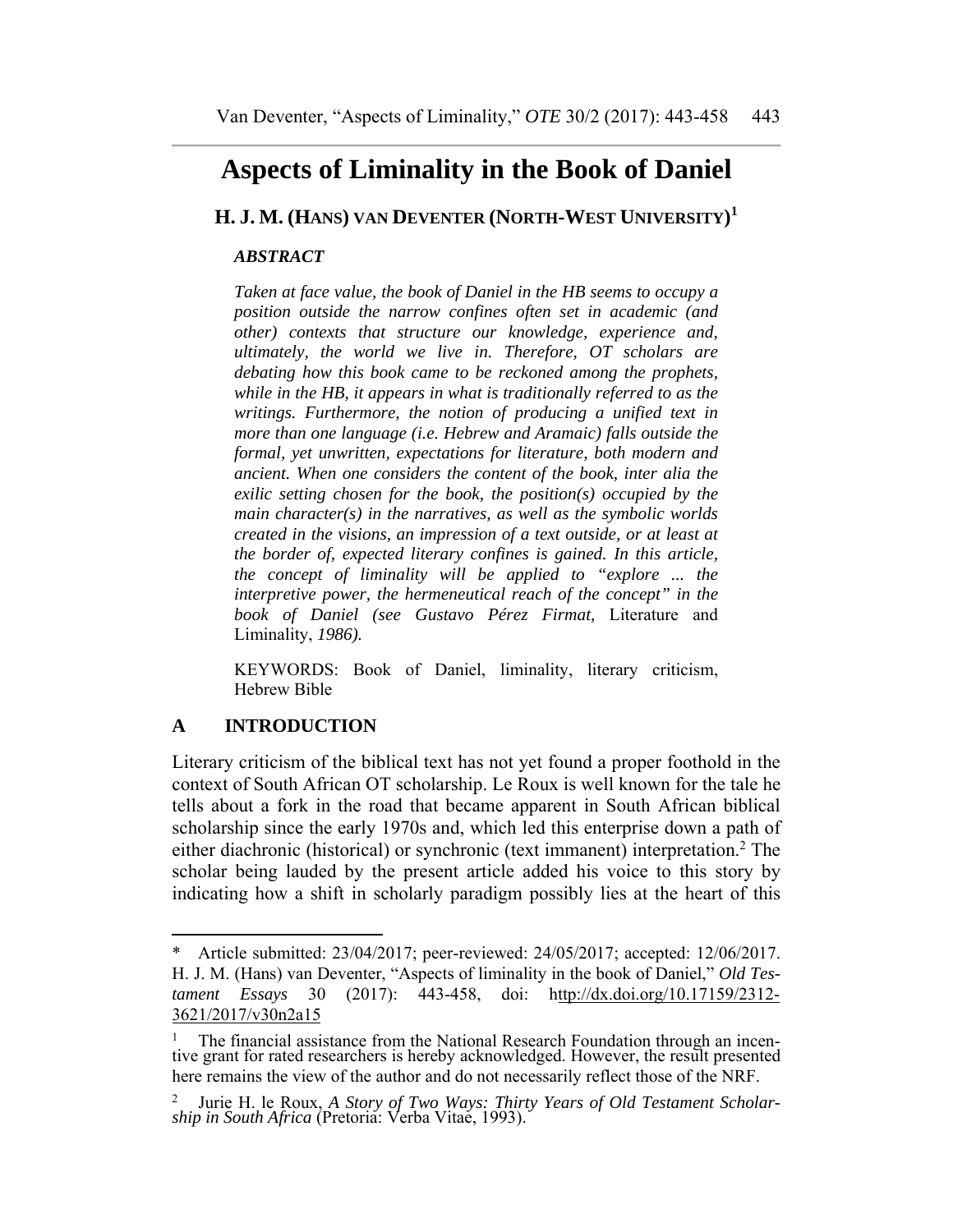development.<sup>3</sup> However, much of the subsequent debate between the so-called diachronic and synchronic readings used a restricted notion of synchronic readings that essentially related these to structural criticism (or discourse analysis). To be sure, structural interpretation sits very comfortable under the synchronic umbrella, and arguably, it is the most popular form of synchronic study undertaken in the South African context, but literary criticism entails far more than structural readings.

This contribution seeks to explore another possibility offered by literary criticism when the issue of liminality is investigated in the book of Daniel. Although the term liminality did not originate in a literary context it has found favour with literary critics in their dealings with works of modern and ancient fiction.<sup>4</sup> In this article, I wish to highlight that this concept may prove helpful in alleviating some of the (historical) problems related to the book of Daniel, as well as provide a possible heuristic tool for understanding the text.

First, I shall consider the origin of liminality as a concept and its application in the field of literary studies. Next, some of the historical problems related to the book of Daniel will be discussed. This is followed by an investigation of how liminality is foregrounded in firstly, the narratives and secondly, the visions in the book of Daniel. Finally, it will be suggested that the concept of liminality opens more possibilities of exploring the OT/HB.

#### **B ESTABLISHING LIMINALITY**

The concept of liminality (from *limen* [Lat.] "threshold") entered the academic discourse through the work of Van Gennep in the field of anthropology. His book, which was originally published in 1909 and translated into English only in 1960 with the title, *The rites of passage*, suggests how "ceremonial patterns which accompany a passage from one situation to another or from one cosmic or social world to another" are structured.<sup>5</sup> Theoretically, these rites include "preliminal rites (rites of separation), liminal rites (rites of transition), and post-

<sup>3</sup> Izak J. J. (Sakkie) Spangenberg, "Paradigmaveranderinge in die Bybelwetenskappe: 'n Bydrae tot die gesprek tussen die Bybelwetenskappe en Sistematiese Teologie," *R&Teol* 1 (1994): 144-184. Taking up an appointment in the then Department of Biblical Studies at the PU for CHE in the beginning of 1995, this was one of the first articles I read in an attempt to gain some insight in what more seasoned scholars in the field of OT studies busied them with. This article had a huge influence on me carving out an own understanding of the field and it formed a foundation for much of my early research. I am honoured to show my appreciation to Sakkie Spangenberg through this contribution to a *Festschrift* in his honour.

<sup>&</sup>lt;sup>4</sup> Note for instance some of the contributions to the following collection of essays: Lucy Kay, et al., eds., *Mapping Liminalities: Thresholds in Cultural and Literary Texts* (Bern: Peter Lang, 2007).

<sup>5</sup> Arnold van Gennep, *The Rites of Passage*, trans. Monika B. Vizedom and Gabrielle I. Caffee (London: Routledge and Kegan Paul, 1960), 10.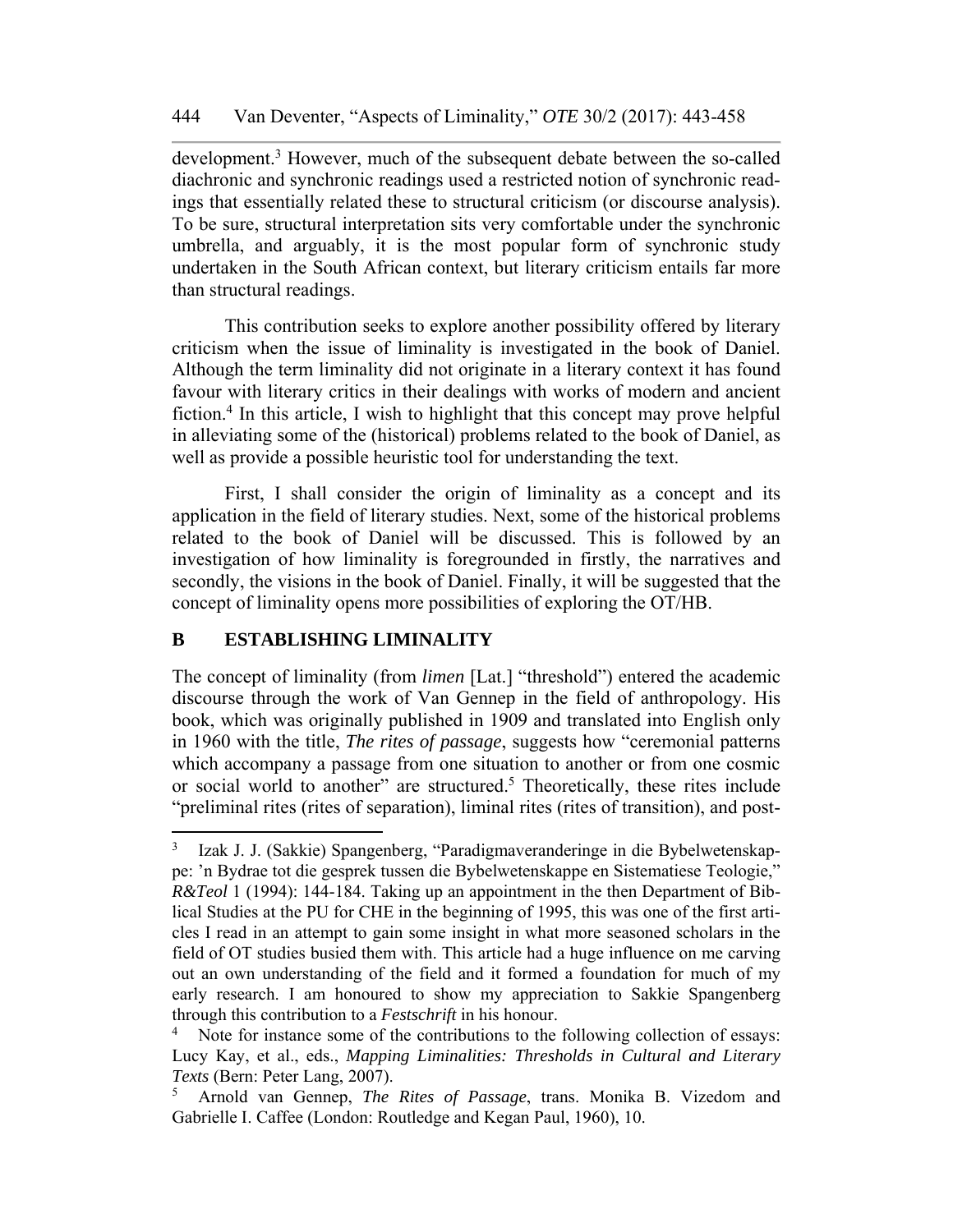liminal rites (rites of incorporation)."6 The transition, or liminal phase, is temporary, even fleeting in nature and prepares one for a more advanced reunification or incorporation.

Soon after the translation of Van Gennep's work, Victor Turner focused his attention on the liminal phase suggesting that this phase may not be only temporary in nature, but may encompass a more permanent state.<sup>7</sup> This development accentuated the liminal sphere as, on the one hand a creative context, but on the other hand, as one in which previously fixed boundaries are blurred. In fact, it is a position of eccentricity for the liminal entity (or passenger), where it occupies the periphery in relation to a contextually determined centre.<sup>8</sup> This means that the liminal phase has both a positive sense of foreshadowing and, in fact, brings forth the new; however, it also involves a negative feel in that it is related to uncertainty, flux, and marginality.

It should be apparent why such a state of "in-between-ness" also appealed to literary theorists,  $9$  who are among the users of the term. According to *A Dictionary of Literary Terms and Literary Theory*, defines the word as:10

> A term much used in anthropology and literary and cultural theory to designate a space or state which is situated in between other, usually more clearly defined, spaces, periods or identities.

This salient description also clarifies why biblical scholars have turned to the term in their discussions of themes, characters, and literature from the OT. In her aptly titled paper "The Liminal Becoming of the Rebel Vashti," Carruthers investigates the literary afterlife of Queen Vashti who is known only from a few verses in the book of Esther (Esth 1:10-12). Carruthers summarises the aim of her research as "to suggest that the notion of liminality provides a

 6 Van Gennep, *Rites*, 11.

<sup>7</sup> Victor Turner, *The Ritual Process: Structure and Anti-Structure* (Chicago: Aldine Transaction, 1969).

<sup>8</sup> Gustavo P. Firmat, *Literature and Liminality: Festive Readings in the Hispanic Tradition* (Durham: Duke University Press, 1996), xiv.

<sup>9</sup> In fact, Mihai I. Spariosu, *The Wreath of Wild Olive: Play, Liminality, and the Study of Literature* (Albany: State University of New York Press, 1997), 31-32, goes on to suggest that literature itself is liminal in character, in the sense that it is "a threshold or passageway allowing access to alternative worlds that may subsequently become actualized through communal choice and sociocultural practice."

<sup>10</sup> John A. Cuddon, *A Dictionary of Literary Terms and Literary Theory* (Chichester: Wiley-Blackwell, 2013), 398.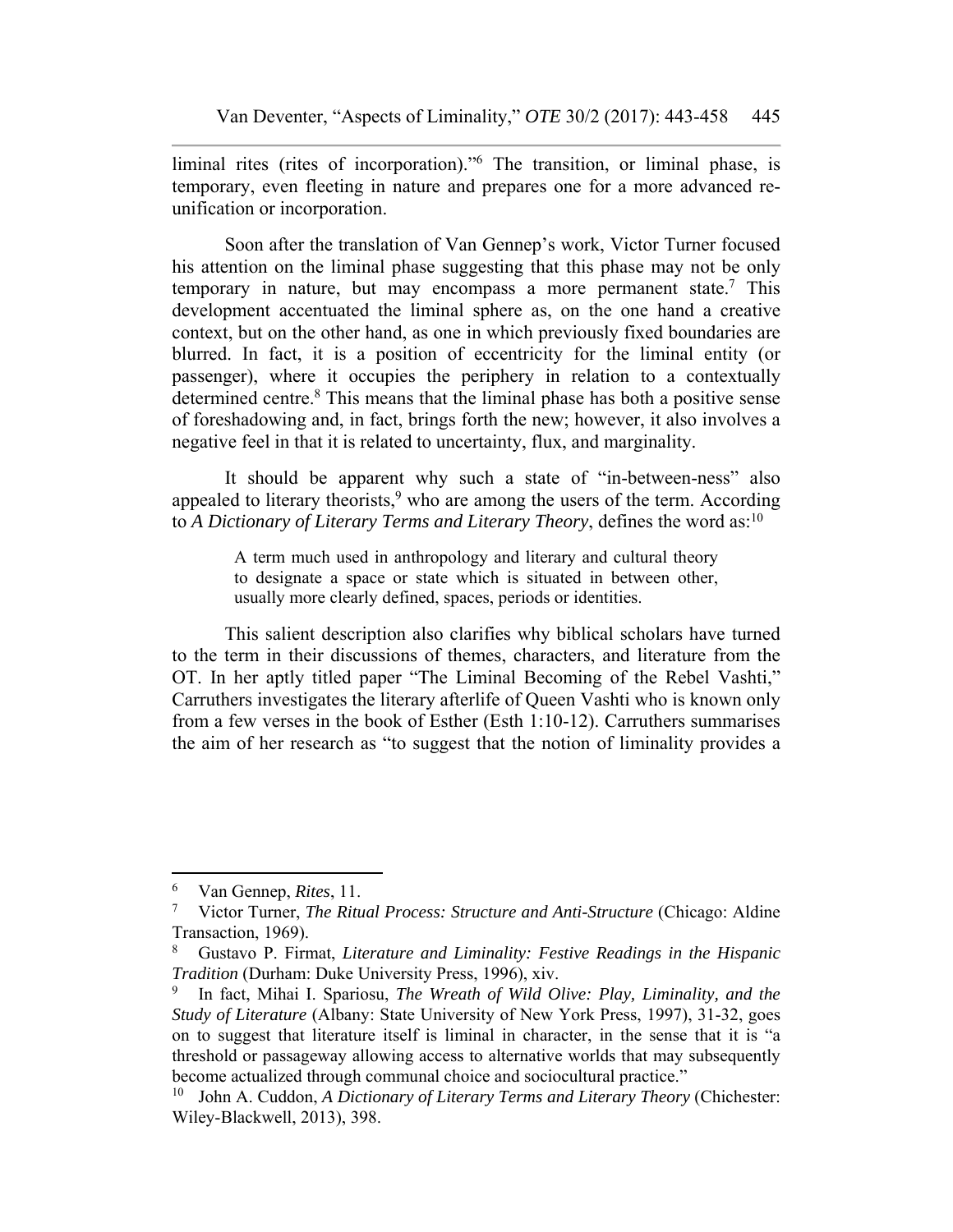model for understanding the ways in which a character such as Vashti is interpreted in her reception history."11

A study more directly related to the literature of the OT is Nanette Stahl's ambitious *Law and Liminality in the Bible*.<sup>12</sup> She does not spend much time on the theory of liminality before stating: "I will refer to these times of new beginnings and transition, these critical phases in the divine-human relationship as liminal moments" and, "[l]iminal moments are of pivotal importance precisely because of their dynamic, inter-categorical position as transitions leading from one period to another."13 Using this template, she then identifies four liminal episodes, all from the Pentateuch, in which by definition, "law appears as a component."14 Although Stahl's study makes almost exclusive use of forms of literary criticism, the notion of liminality is not used as a heuristic key for gaining new understanding, but rather serves as a fairly general unifying device that connects the sections of the *Torah* that she discusses. Her theological aim seems to be stressing the universal realisation of the laws in future generations.

A thesis by Krouwer<sup>15</sup> presents a final and more convincing example of the use of liminality in biblical scholarship, especially OT study.16 Firmly rooted in a literary approach to the text, Krouwer uses narrative criticism to identify Moses as God's liminal instrument during the period in the wilderness. This period itself, flanked by a water crossing at its beginning (Sea of Reeds) and end (River Jordan) is characterised as a liminal period due to:

> its setting in liminal space (i.e. the wilderness and upon Mount Sinai), the inclusion of liminal events (i.e. divine communication), and the significant transitions the Hebrews underwent, transitions that often necessitate liminal instruments such as water, fire, or a liminal guide. $17$

<sup>11</sup> Jo Carruthers, "The Liminal Becoming of the Rebel Vashti," in *Mapping Liminalities: Thresholds in Cultural and Literary Texts*, ed. Lucy Kay, et al. (Bern: Peter Lang, 2007), 92.

<sup>12</sup> Nanette Stahl, *Law and Liminality in the Bible* (Sheffield: Sheffield Academic Press, 1995). The Bible referred to in the title is more specifically the OT/HB.

<sup>13</sup> Stahl, *Law*, 12.

<sup>14</sup> Stahl, *Law*, 13.

<sup>&</sup>lt;sup>15</sup> David J. Krouwer, "Moses and Liminality," (M.A. diss., University of Denver, 2015), online: http://digitalcommons.du.edu/cgi/viewcontent.cgi?article=1347 &context=etd.

<sup>&</sup>lt;sup>16</sup> This article focuses on the OT, but the concept of liminality is also used by NT scholars, e.g. B. J. Oropeza, *Paul and Apostasy: Eschatology, Perseverance and Falling away in the Corinthian Congregation* (Tübingen: Mohr, 2000), 45-48, who refers to this concept in connection with new converts to the Christian community.

<sup>17</sup> Krouwer, *Moses*, 2.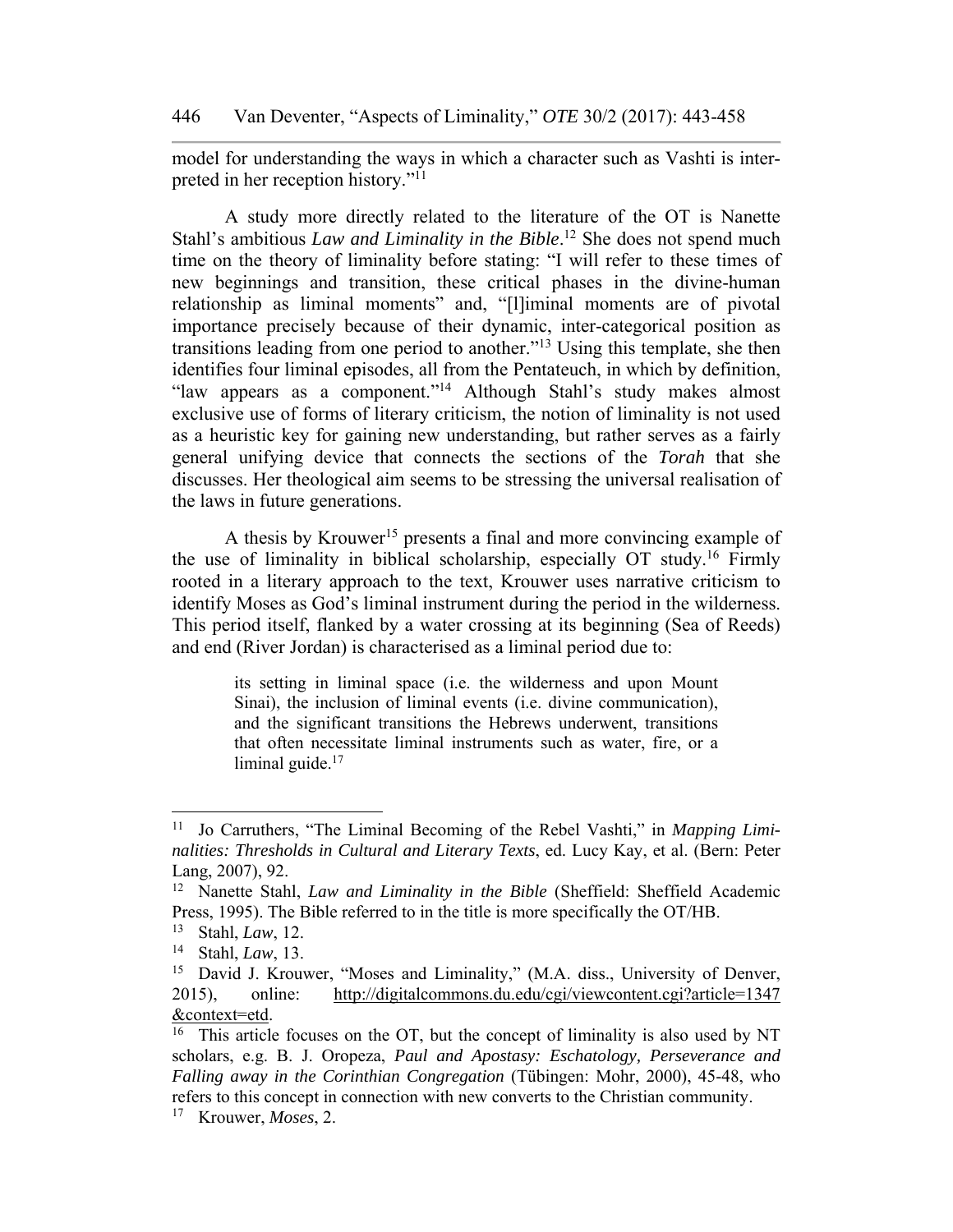The significance of Krouwer's work lies not only in his focus on the text itself, and the clear criteria he sets for liminality, but also in the fact that his findings are related to a later period in Jewish history when it is suggested that the liminal character of Moses was also recognised by the community at Khirbet Qumran who "had a close connection with Moses and indeed sought to emulate him."<sup>18</sup> Thus, he concludes that:

> The Yahad's emulation of the wilderness period supports the narrative analysis of Moses as a liminal character, as it appears that is how the Qumranites understood him as well, evident from their similar use of liminal space, their concern with maintaining purity in their community by means of separation, and their captivation with Moses.<sup>19</sup>

In what follows, I shall draw attention to the way in which liminality is reflected in the form and content of the book of Daniel in the HB. However, this is not merely done because, as far as I know, it has not been done before, but in the hope that some of the results of this inquiry may shed new light on what may be referred to as peculiarities in the book of Daniel. The next section will briefly summarise these peculiarities.

#### **C SOME PECULIARITIES IN THE BOOK OF DANIEL**

The critical issues related to the book of Daniel are well-known to OT scholars and include $<sup>20</sup>$ </sup>

- a strange blend of genres with six narratives and four visions dividing the book in two parts of more or less equal length (i.e. narratives in Dan 1-6, and visions in Dan 7-12);
- also, the book is written in two languages: the first story (Dan 1) and the last three visions (Dan 8-12), like most of the HB, are written in Hebrew; while the five stories (or court tales, to be more precise)<sup>21</sup> in Dan 2-6 and the first of the visions in Dan 7 are written in Aramaic;
- the seemingly different locations of the two parts of the book with the stories probably more related to the 6th century BCE exile of the Judean people, while the visions are perhaps more related to the 2nd century

<sup>&</sup>lt;sup>18</sup> Krouwer, "Moses," 54.

<sup>&</sup>lt;sup>19</sup> Krouwer, "Moses," 79.

<sup>&</sup>lt;sup>20</sup> For a somewhat dated, but still useful summary of these issues, see Philip R. Davies, *Daniel*, OTG (Sheffield: Sheffield Academic Press, 1985), 11-19.

<sup>21</sup> John J. Collins, *Daniel, with an Introduction to Apocalyptic Literature*, FOTL (Grand Rapids: Eerdmans, 1984), 42, defines this subgenre as "the story of adventures at a royal court."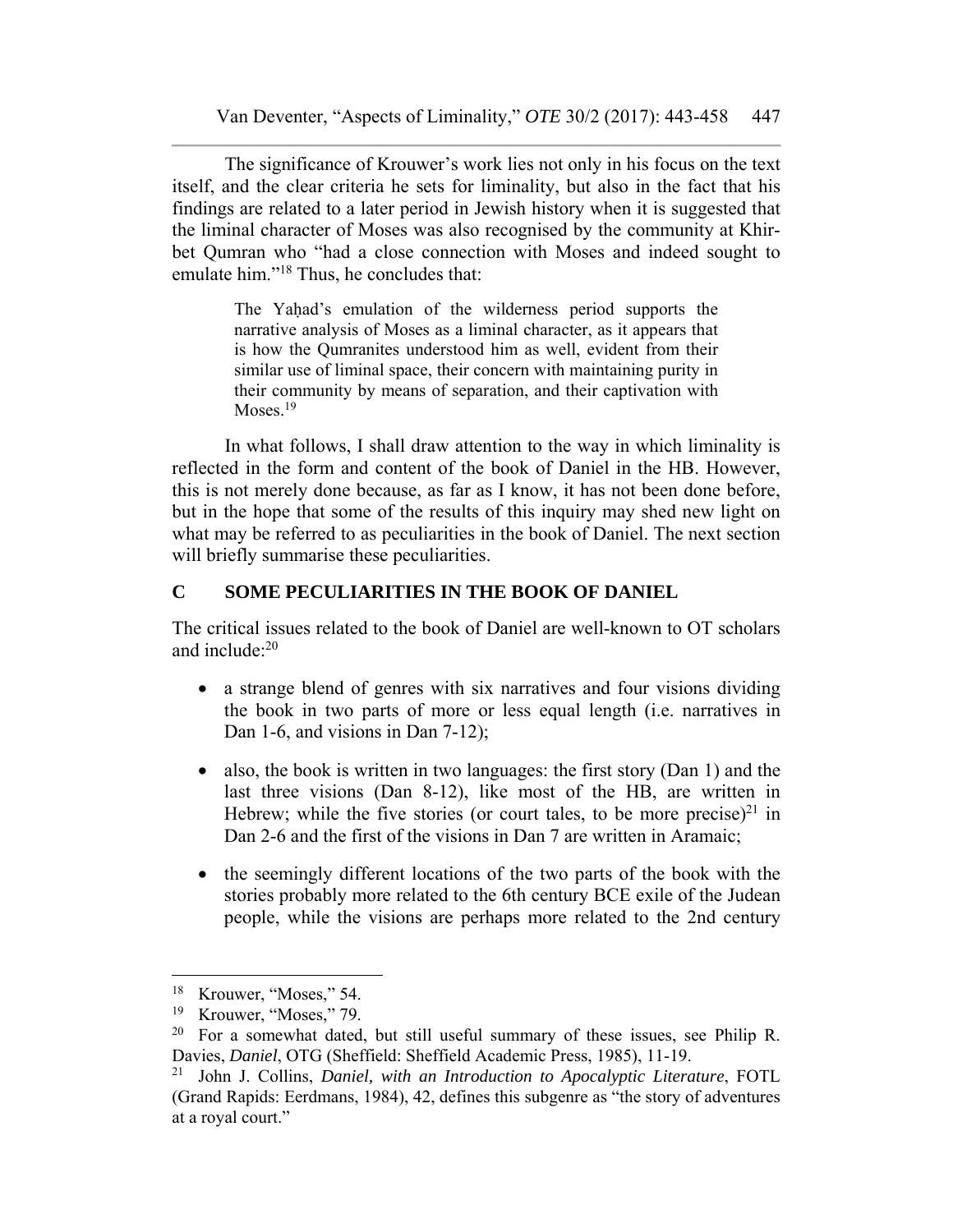BCE purge of a large part of the Jewish population in Jerusalem by Antiochus IV Epiphanes; and

 lastly, it should be noted that there are a number of differences between two ancient Greek versions of the book, namely that of Theodotion, and what is referred to as the Old Greek version.

Usually, these issues related to language, genre, social setting, and textual criticism are part and parcel of the academic discourse on every book of the HB. However, it stands to reason that in the book of Daniel these issues are quite glaring, even from a superficial reading. One of the consequences of these features in the book of Daniel is that in modern (and even ancient)<sup>22</sup> times uncertainty remains with regard to where this book should fit into the categories that have been created to assist the human quest of making sense of the world. Therefore, discussions about when, where, and why the book of Daniel was included as part of an authoritative textual tradition are on-going.

Theories in this regard all find a place on a continuum of which the opposing ends relate to later categories of canonicity. Those referring to a tripartite canon (consisting of Law, Prophets and Writings) explain that the book of Daniel lost its place among the prophets and was relegated to the writings due to what, in harsh terminology, can be labelled as its failed prophecy.<sup>23</sup> However, the supporters of this view do not make clear the reason for why the book *in toto* was not discarded from such "canonical" lists. Another explanation from the same side of the continuum states, somewhat anachronistically, that the prophetic division of the canon was already "closed" by the time the book of Daniel was completed. Thus the book found a place only among the "writings."24 An opposing view, which breaks with the idea of a tri-partite division for the Hebrew Scriptures, sees the book of Daniel as keeping its place among the prophets if the tripartite limitations are lifted in favour of a bipartite division of the sacred text into Law and Prophets.25 In this article, I shall treat these peculiarities in the book of Daniel that produced so much scholarly discussion as possibly part of the creative process that originally produced the book.26

<sup>22</sup> Klaus Koch, "Is Daniel among the Prophets?" *Int* 39 (1985): 117-130, even suggests that the Rabbi's removed the book from its position among the prophetic books and placed it with the Writings.

<sup>23</sup> E.g. Koch, "Is Daniel?".

<sup>24</sup> E.g. Raymond Hammer, *The Book of Daniel* (Cambridge: Cambridge University Press, 1976), 1.

<sup>25</sup> John Barton, *Oracles of God: Perceptions of Ancient Prophecy in Israel after the Exile* (Oxford: Oxford University Press, 2007), 44, cf. 36-37.

 $26$  I hope to indicate that this is not another case of a literary approach seeking to downplay, or plainly ignore historical questions. This will be achieved by constant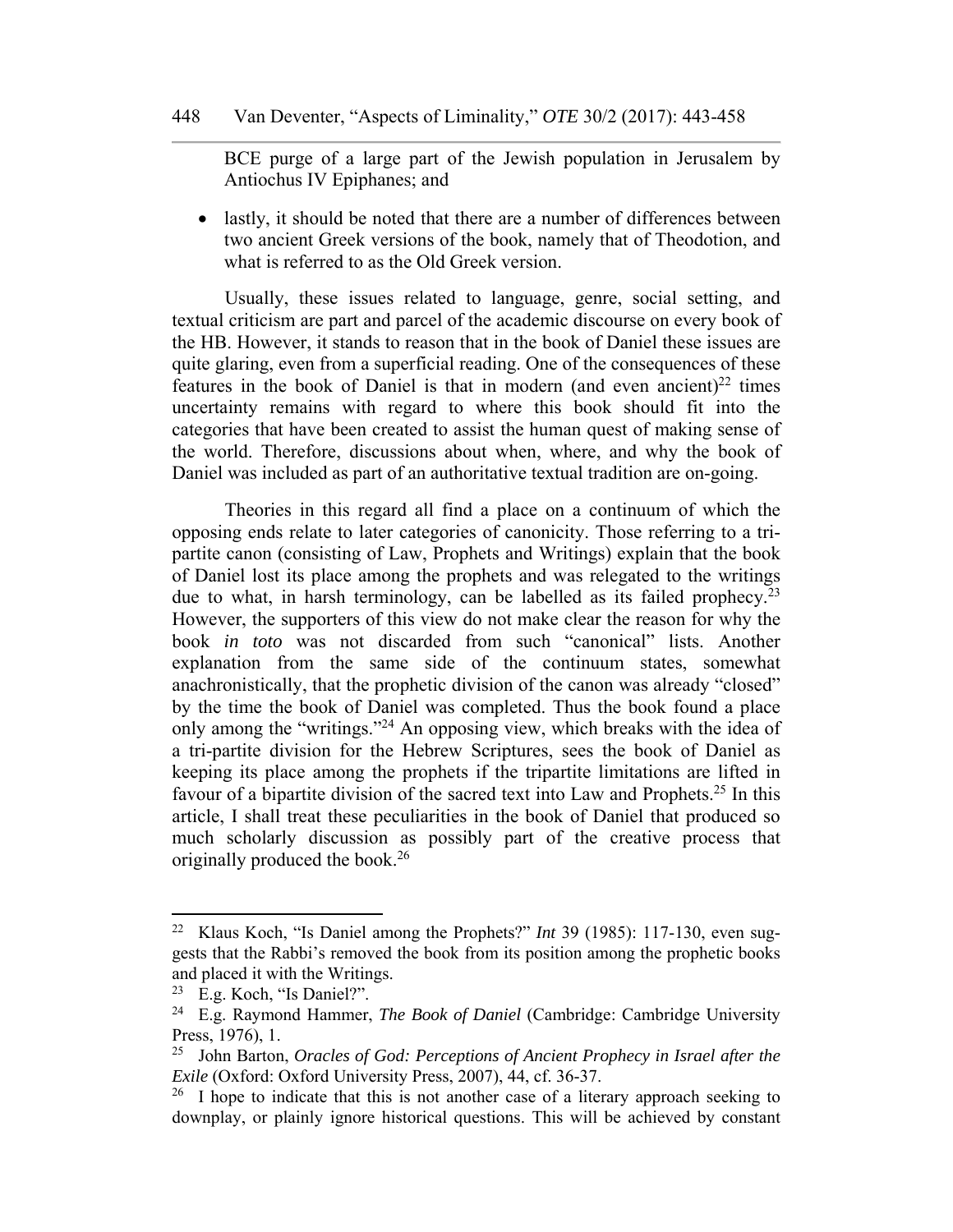The rest of the article will focus on liminality in the book of Daniel and I wish to convincingly argue that: 1) we find clear indications of a liminal context created by time, space and characters in the book of Daniel; 2) that this liminal context is intended as an extended period, rather than a fleeting moment; and 3) that in the process, the text inverts the world in order to introduce a major new line of thought previously reflected only in marginal positions.

#### **D LIMINALITY IN THE NARRATIVES**

Liminality can be expressed in more ways than one. In what is seen as a classical definition of liminality, Victor Turner explains that:

> Liminal entities are neither here nor there; they are betwixt and between the positions assigned and arrayed by law, custom, convention, and ceremonial. As such, their ambiguous and indeterminate attributes are expressed by a rich variety of symbols in the many societies that ritualize social and cultural transitions. 27

From this perspective, the period of exile, which not only brackets the introductory chapter as well as the narratives as such, but in fact also the book as a whole,28 can be viewed as indicative of liminality. The Jewish characters are removed from what to them are familiar spaces with regard to their land, city, and religion and they are brought to an unfamiliar setting. The fact that the book was probably written and edited $2<sup>9</sup>$  in the second century BCE and that the author(s) decided to use the exile as backdrop, should not go unnoticed. The author(s) probably saw in this liminal period a reflection of their own time during which they experienced in their own land, city, and religion a period of

 reference to the time of crisis in the second century BCE that produced the book of Daniel in the HB.

<sup>27</sup> Turner, *Ritual Process*, 95.

<sup>&</sup>lt;sup>28</sup> Note the signal to the beginning  $(1:1-2)$  and end  $(1:21)$  of the period of the exile by means of reference to Nebuchadnezzar and Cyrus in the first chapter, as well at the end of the narrative section (the reference to Cyrus in 6:29) and with the beginning of the last vision (Cyrus in 10:1).

<sup>&</sup>lt;sup>29</sup> The use of earlier material available to the editors or authors is not excluded. For the general accepted redaction history of the book, see John J. Collins, *Daniel*, Hermen (Minneapolis: Fortress, 1993), 38; for a recent proposal prioritising the prophetic origins of the book, see H. J. M. (Hans) van Deventer, "Another Look at the Redaction History of the Book of Daniel, or, Reading Daniel from Left to Right," *JSOT* 38 (2013): 39-60.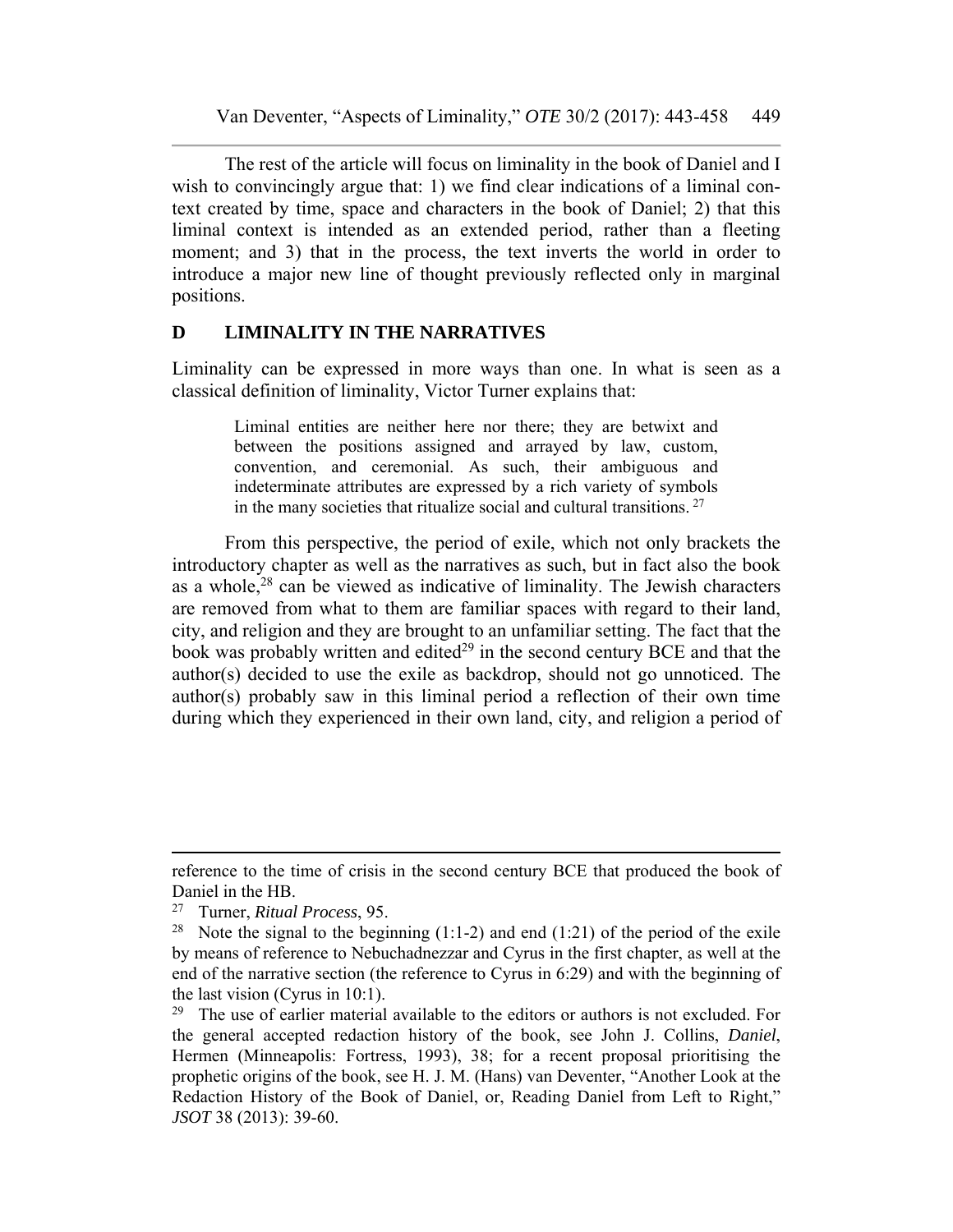450 Van Deventer, "Aspects of Liminality," *OTE* 30/2 (2017): 443-458

unfamiliarity whilst suffering unprecedented persecution under Antiochus Epiphanes.<sup>30</sup>

The use of the period of "exile" as indicator of liminality also locates this concept in the sense proposed by Turner, namely that it need not only be a fleeting moment between "here" and "there," but a longer experience of "statuslessness."31 In the book of Daniel, this uncertainty regarding the period of distress explicitly comes to the fore in Dan 9 (reinterpretation of the seventy years prophesied by Jeremiah; v. 24) and Dan 12 (reinterpretation of the text's own set of numbers; v. 12).

Turning our attention to the six narratives in the first part of the book, the first chapter of the book testifies to spatial liminality, with the protagonists forming part of a group of young men captured by Nebuchadnezzar during a siege of Jerusalem (Dan 1:6). The chapter is bracketed by the names of the "superpower" leaders who were, on the one hand, responsible for the exile (Nebuchadnezzar of Babylon) and, on the other hand, for its end (Cyrus of Persia). Per definition, exile represents a liminal state: $32$  people are taken away from their known place(s) of belonging and placed in a foreign context. The first narrative in the book of Daniel captures this liminality well with its reference to how the young captives<sup>33</sup> are introduced to training to equip them for service at the foreign court, through learning a new language, following a new lifestyle with a change in diet, and receiving new names (Dan 1:4-7). Such a liminal state is rather unsettling and at the same time offered opportunity for creativeness, as Krouwer explains: 34

> because these states are not bound, they are creative and thus powerful, able to receive input from sources outside of either state on either side of the transition, and thus are powerful states by virtue of their creative potential.

<sup>30</sup> Anathea E. Portier-Young, *Apocalypse against Empire: Theologies of Resistance in Early Judaism* (Grand Rapids: Eerdmans, 2011), 176-178, lists possible reasons for Antiochus' "baffling" conduct.

<sup>31</sup> Turner, *Ritual Process*, 97.

<sup>&</sup>lt;sup>32</sup> Victor Turner, "Process, System, and Symbol: A New Anthropological Synthesis," *Daed* 106 (1977): 61-80, lists "exile" and "prison" among "liminal situations," 75.

<sup>33</sup> Turner, *Ritual Process*, 95, notes that neophytes typically are "liminal entities." As such the four Jewish characters introduced by name in Dan 1 epitomises the notion of liminality.

<sup>34</sup> Krouwer, "Moses," 12. Reference to such creativeness in the exile as a liminal space is provided by many introductory textbooks on the HB stating that during the 6th century exile much of the writing and editing of earlier material took place, see e.g. John J. Collins, *A Short Introduction to the Hebrew Bible*, 2nd ed. (Minneapolis: Fortress, 2014), 122 on the redaction of the Deuteronomistic History.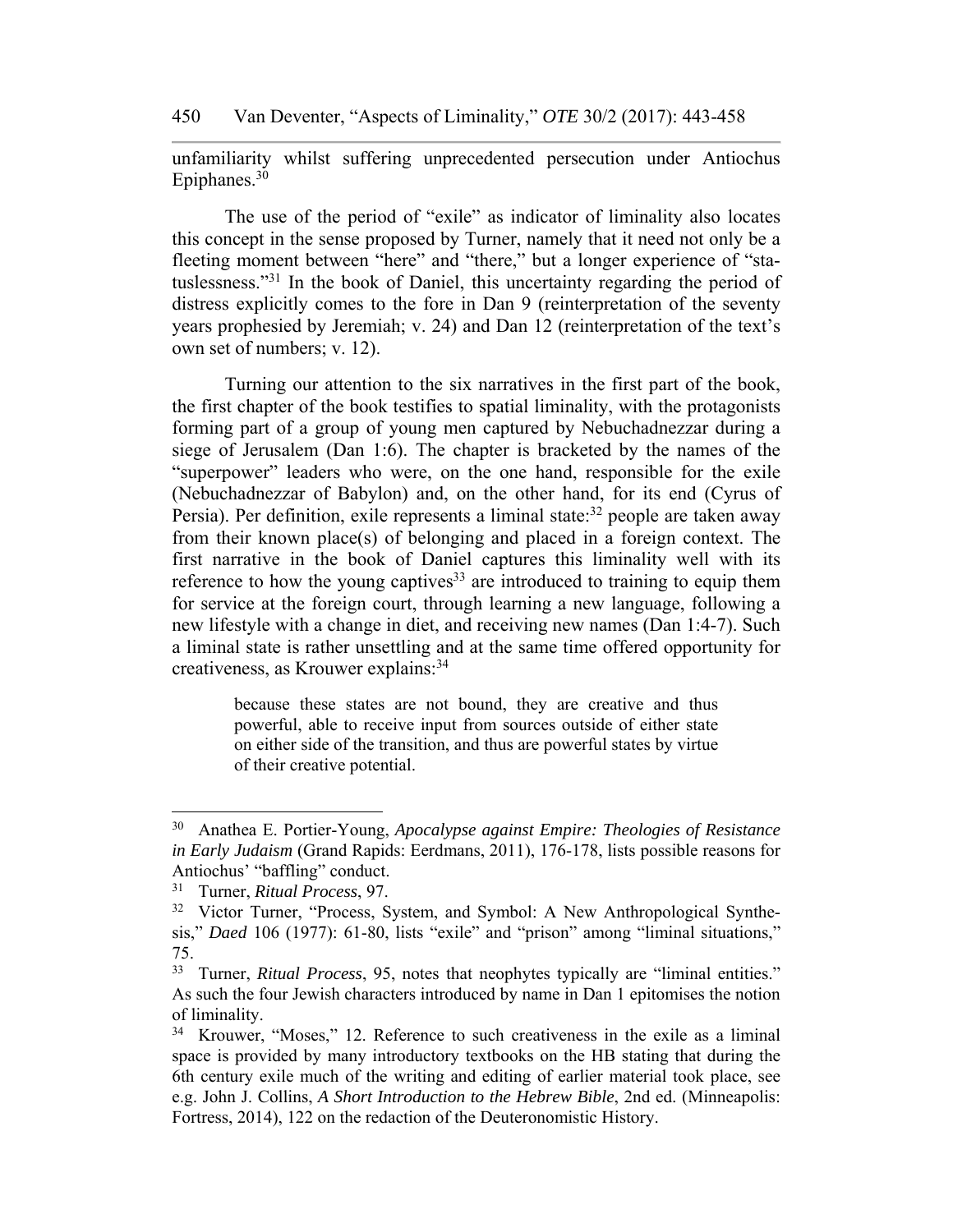At the onset of the book, the context of exile creates the literary possibility for something new to come into existence. However, what this new idea is or what the new possibilities are, is not immediately evident from the first story. It seems as if only the broader context of the exile is introduced, along with the training of the Judean nobles at the court of their captor. As captives, they are mere objects of the actions of others.<sup>35</sup> In fact, they are liminal characters undergoing training that will result in their ultimate immersion into the Babylonian way of life. These characters are stripped of their customs and cultural values, and as the first step into a new world, they are given new names (Dan 1:7).

As the story develops, the focus is narrowed eventually to only four of these young Jewish men. Intriguingly, these four wish to set themselves further apart from the rest of the liminal characters. In the story world they set themselves betwixt the captive Judean nobles and the in-control Babylonian overseers in what one may describe as a position of double or intensified liminality.36 However, when their resolution not to defile themselves with the rich food from the king's table, which bears the intended fruit, they become the first among equals as their better appearances indeed set them apart from the rest of the captives. Their initial separation leads to their eventual exaltation.

One of them, Daniel, the main character in the book, acquires a supreme liminal position – that of dream interpreter (Dan 1:17). Such a person stands between the visible mundane world and an unseen alternative reality. Daniel is able to occupy this liminal space due to his ability to translate symbols from the other world into meaningful language in the real world, albeit a narrative world in this instance.

Thus, the opening chapter in the book of Daniel constructs liminal spaces and characters – by doing so, the reader is alerted to the possible presence of such literary constructs in the rest of the book. In fact, it is this first chapter that reflects these liminal aspects the clearest; consequently creating a context in which to read the rest of the book.

In ch. 2, the extraordinary claim in the opening chapter regarding Daniel's ability to gain insight into dreams and visions, and thus being a true liminal character, is proven by means of a story. Once again the focus is narrowed from the initial characters claiming to occupy the liminal space between the dream world and reality, namely the king's magicians, the enchanters, the sorcerers, and the Chaldeans (Dan 2:2), to the person of Daniel

<sup>35</sup> David M. Valeta, *Lions and Ovens and Visions: A Satirical Reading of Daniel 1-6* (Sheffield: Phoenix, 2008), 68.

<sup>36</sup> The term is borrowed from Sang Hyun Lee, *From a Liminal Place: An Asian-American Theology* (Minneapolis: Fortress, 2010), 36, which he uses to describe the place of Asian Americans.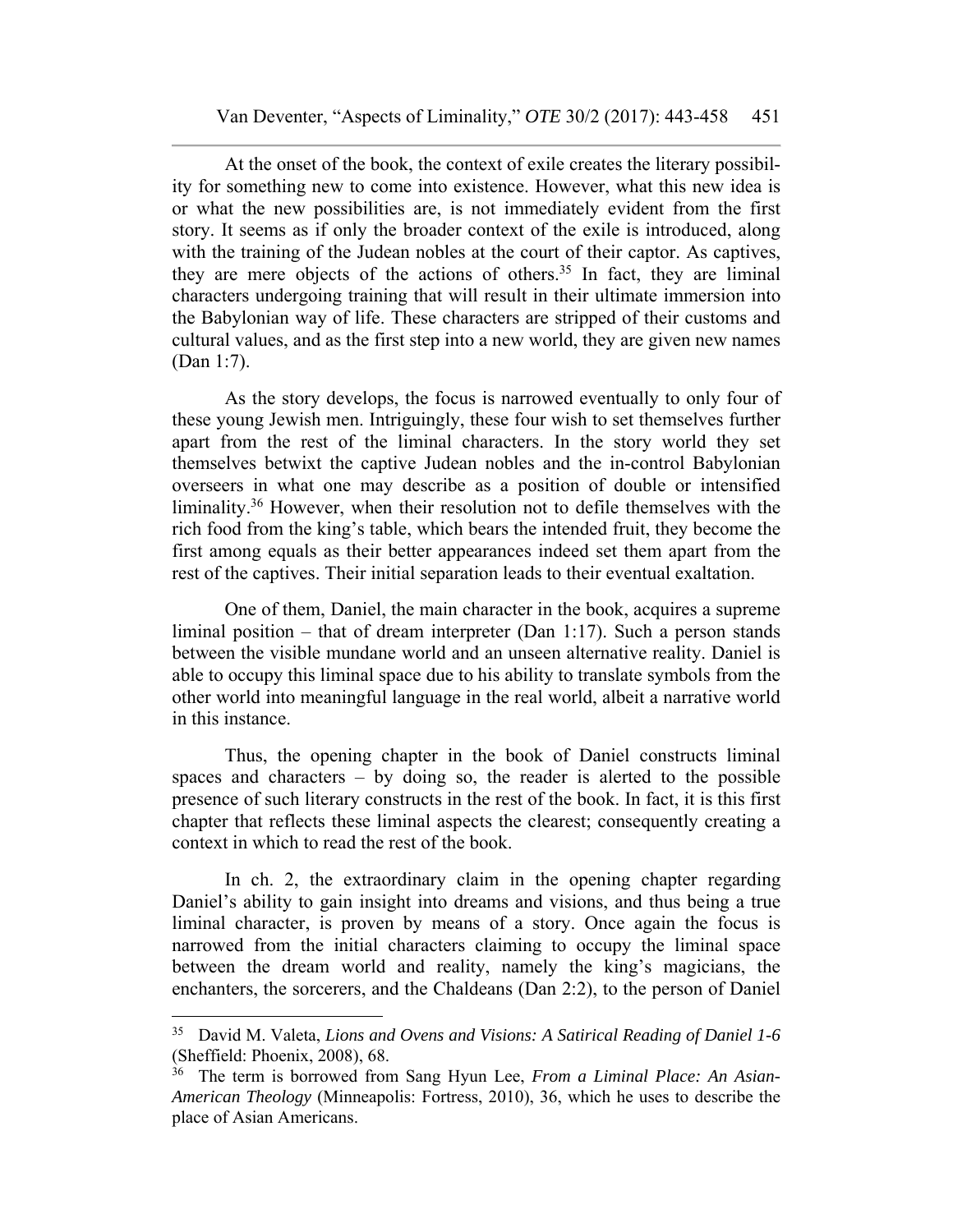(Dan 2:25). In this case, Daniel, unlike his Babylonian counterparts, is able not only to interpret the dream of the king, but far more superior, he is also able to tell the king what he dreamt – a dream about a huge statue made from different materials. Daniel's liminal position is emphasised when the king's executive officer announces that he found this person among the Judean exiles (Dan 2:25). In his response to the king, Daniel reaffirms this liminal position by making it quite clear that he is acting as a go-between "the God in heaven" and the king (Dan 2:28). In this, and similar contexts in the book, the dreamer is not viewed as a truly liminal character, although he does find himself in a liminal state. This is the result of the transfer of agency from the dreamer to another character "who is treated with fear, deference, or devotion."37 In the story world, as in the real world, this creates tension and fear in the dreamer. In the book of Daniel, the services of an authentic liminal character are called for to alleviate this imbalance between the dreamer and the character(s) seen in the dream.

The narratives in Dan 3 and 6 are both stories of persecution and are closely connected.38 It makes sense to group these chapters together in the discussion. In the first story, the three friends of Daniel, who were introduced in ch. 1, refuse to obey the command of the king (Nebuchadnezzar in the story world) to worship a gigantic statue erected by him. In the second story, Daniel refuses to worship the king himself (Darius in the story world). For their trouble, or in fact lack thereof, the three men in Dan 3 face a certain fiery death since the lack of compliance to the king's edict carried the punishment of being thrown into a "furnace of blazing fire" (NRSV – Dan 3:6). Daniel, in ch. 6, is thrown into a lion's pit where a sure death awaits him (Dan 6:7). In these narratives, liminality is presented in spatial terms. Turner notes, "liminality is frequently likened to death";<sup>39</sup> thus, the furnace and pit become those uninhabitable spaces on the border of existence where life in the story world is surely to be lost. In these stories, however, the forces of nature are subverted, and instead of demise, these very real death traps bring forth life when the protagonists are miraculously rescued to the amazement of the kings involved (Dan 3:28; 6:24-25).

In Dan 4 and 5 the theme of Daniel's interpretive gift is reintroduced. However, unlike in ch. 2, he is given more to work with here – the king tells him the dream about a huge tree (ch. 4) and a strange message is written on a wall (ch. 5). It was noted above that a dream interpreter is seen as a liminal

<sup>37</sup> Patrick McNamara, *Dreams and Visions: How Religious Ideas Emerge in Sleep and Dreams* (Westport: Praeger, 2016), 102.

<sup>38</sup> John Goldingay, *Daniel*, WBC (Dallas: Word Books, 1989), 327, refers to the chiastic structure of Dan 2-7 with chs. 2 and 7, 3 and 6, as well as 4 and 5, closely related.

<sup>39</sup> Turner, *Ritual Process*, 95.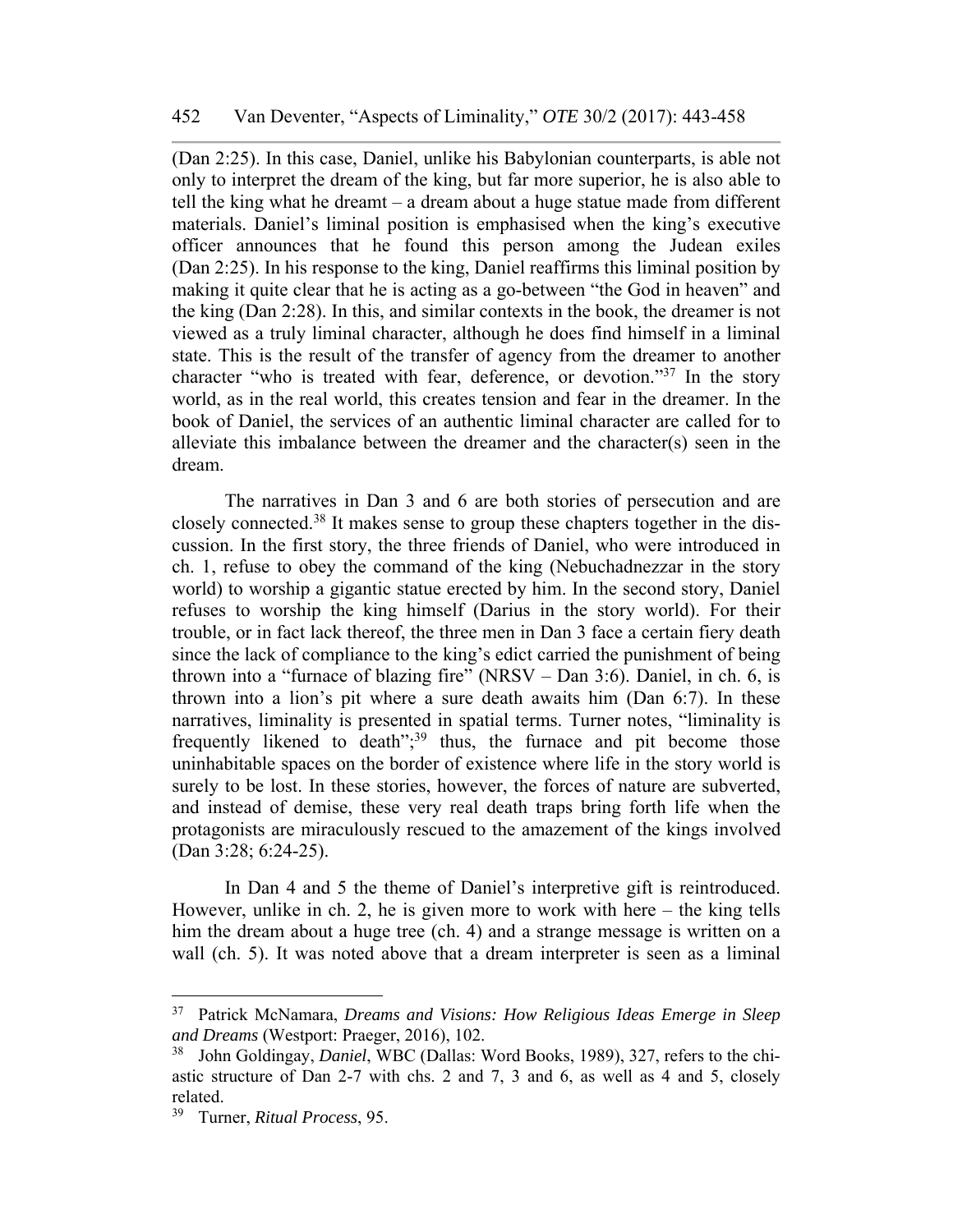character due to the ability of relating messages from another world to the present world. In the case of Dan 4, it is not only Daniel that represents liminality, though. Basson indicated how the king (Nebuchadnezzar in the story world) "has an ambivalent status because he straddles the boundary between civilisation and nature" and furthermore "epitomises liminality for he is the civilised man turned animal."40 The passage Basson deals with of the king going from the human world to the animal world and back fits nicely into Van Gennep's original explanation of rites of passage. In this case, liminality presents a temporary phase between separation and re-aggregation. Although the present article is more concerned with the notion of liminality as a permanent state, as developed by Turner and often used in literary discussions, other expressions of liminality should also be noted. In the sense developed by Turner, Daniel as interpreter operating in the space between the real and other worlds seems to occupy a much more permanent place as a liminal character. In ch. 5, such liminality is reiterated with the addition that Daniel comes from among the Judean exiles, who are themselves in a state of limbo.

The notion of liminality noted in the first narrative (Dan 1) is taken up in the rest of the narrative section of the book of Daniel. Especially the social category of being an exile linked to the ability of acting as a go-between in a real and a dream world, as well as surviving situations of death highlights the liminal aspects in this section of the book.

## **E LIMINALITY IN THE VISIONS**

In Dan 7, a whole new world awaits the main character (Daniel) and the reader when the genre of the book changes abruptly. Daniel, who in the narrative section interpreted dreams, now has to deal with dreams of his own. Like the foreign kings in the narrative section of the book, Daniel receives a revelation through a dream. The reader is drawn into the text by means of Daniel's first person description of what he sees (from v. 2), and that stands in contrast to the third person narrative style in the previous chapters. Through the eyes of the visionary, the reader witnesses bizarre images. Both are all the more perplexed: firstly, by the strangeness of the creatures described in the visions, and secondly, by the visionary's lack of understanding what these images may mean. The world of the narrative section of the book is turned upside down.<sup>41</sup> Here, an angel, $42$  per definition a liminal being, has to enter the narrative world to act as dream interpreter. Whereas in the narrative part of the book, Daniel

<sup>40</sup> Alec Basson, "'A King in the Grass': Liminality and Inversion in Daniel 4:28-37," *JSem* 18 (2009): 1-14.

<sup>41</sup> Dean A. Nicholas, *The Trickster Revisited: Deception as a Motif in the Pentateuch* (Bern: Peter Lang, 2009), 97, reminds us that "the liminal region contained both chaos and danger *and* divine revelation and call" (emphasis original).

<sup>42</sup> Collins, *Daniel* (Hermen.), 335, is confident that holy one "here means angel."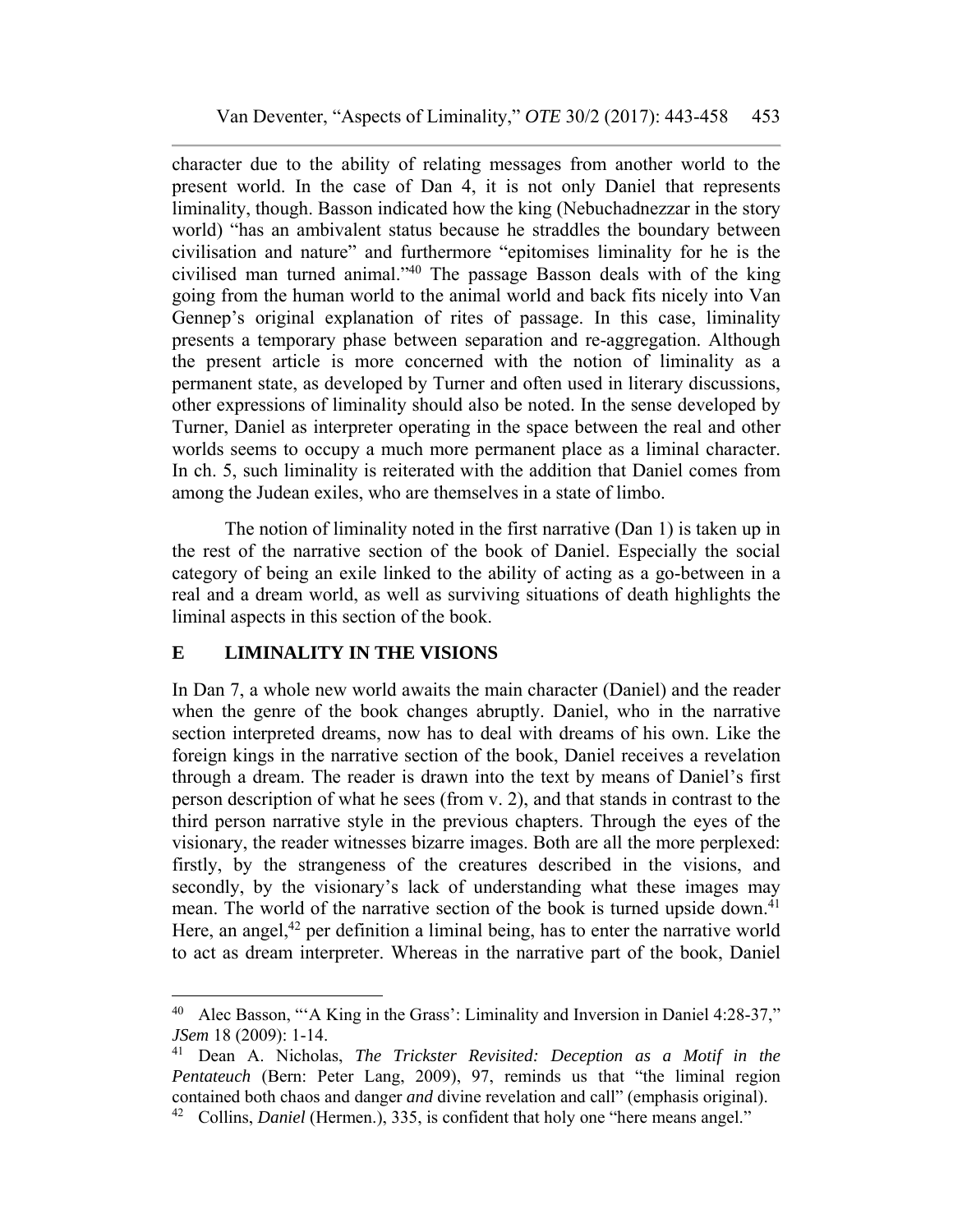stood in the real world and had access to another world to gain insight into dreams and visions, here we find someone from another world entering the real world to aid understanding.

The vision itself transports both visionary and reader to a foreign and symbolic universe. In this world, foreign rulers are depicted as outlandish animals, and it even allows a glimpse of God depicted as an "ancient of days" seated on a throne (Dan 7:9). Despite an interpretation given for understanding who these surreal beings are, and what they are doing, the visionary, and reader, are still left puzzled and even scared. Excluding a few minor details, Daniel experiences the same physical reaction to the vision and its interpretation than what King Nebuchadnezzar suffered when he had the dream of the huge tree before its meaning was made known to him.<sup>43</sup> Although written in the third person, we are told that King Belshazzar experienced the same reaction when he saw the handwriting on the wall (compare Dan 5:6 and 7:15, 28). This indicates that Daniel did not fully comprehend the vision he saw or the interpretation that he received. The reader also fails to grasp what is happening. Just like the visionary, the reader is left in limbo.

The next vision, in Dan 8, does not help to improve this experience in any great measure, although the now the foreign kings are depicted as domesticated animals, namely a ram and a goat. But, the structure of the vision remains the same: a liminal character from another world is introduced (Dan 8:15-16) to explain the vision seen by Daniel. Daniel's physical response remains indicative of his inability to comprehend the matter at hand; he loses consciousness after the vision (Dan 8:18) and is left "ill for many days" after its interpretation (Dan 8:27). Daniel 9 relates to the previous two visions only in the sense that an interpreter from outside the mundane realm needs to intervene to explain to Daniel what he read in the book of the prophet Jeremiah. In this instance, neither the reading nor its interpretation has any physical effect on him.

In Dan 10-12, the last vision in the books is communicated. Here, the earthly kings have evolved from their previous animal forms. Furthermore, the physical impact of this vision on Daniel is described in much more detail, and almost the whole of ch. 10 deals with his physical weakness and how he needs to be supported by otherworldly beings. The first person account of this vision (10:2-3) stands in stark contrast with the narrator's opening remarks that Daniel understood the word and had insight into the vision (10:1). As in the rest of the visionary part of the book, the idea of liminality is restricted almost solely to

<sup>43</sup> Compare Dan 4:2 (MT) with Dan 7:15, 28 and note the use of ניִנַּלֻהֲבַיְ) I was alarmed) in each instance. It is noteworthy that even the interpretation by the angel does not alleviate this condition in the case of Daniel.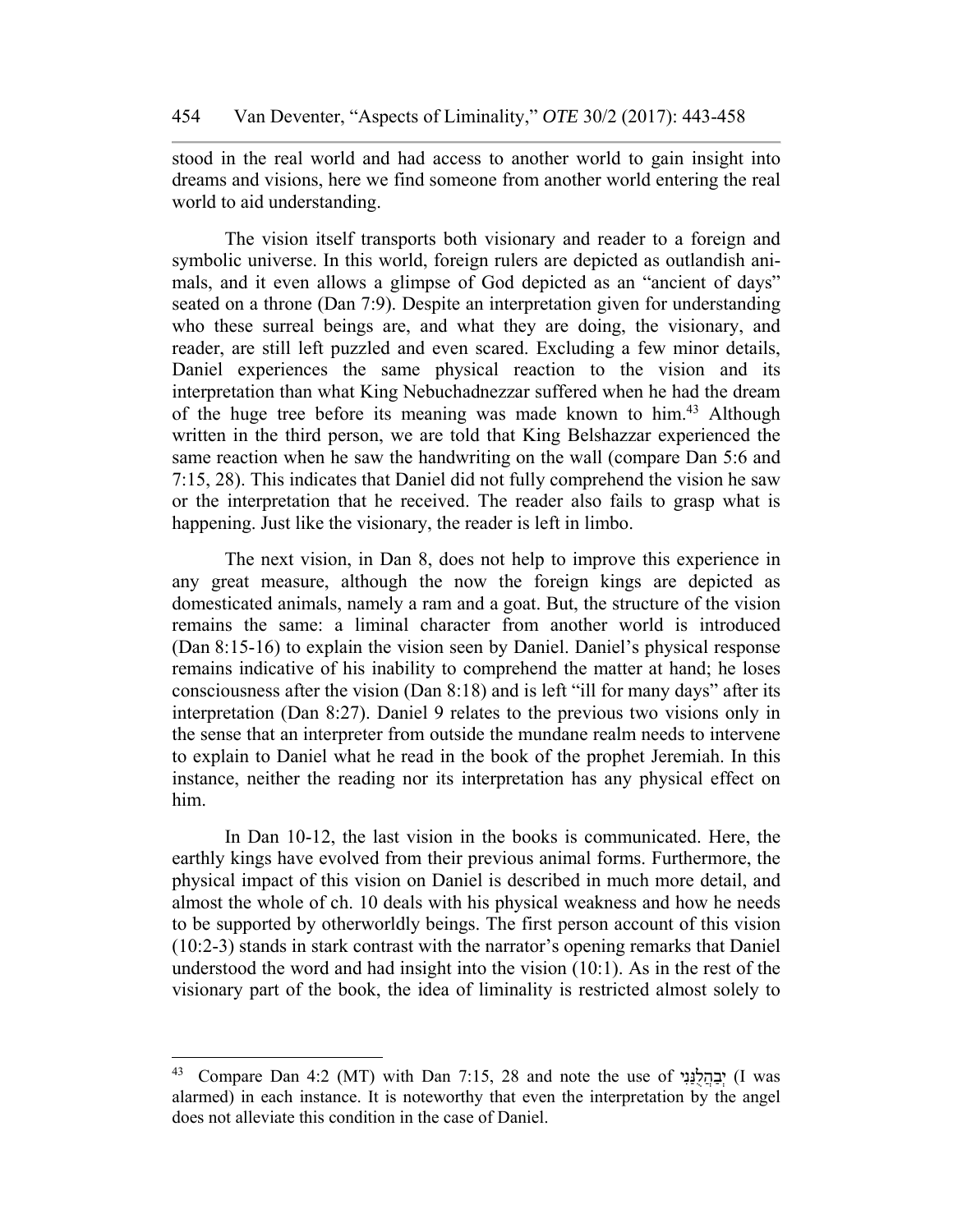the character of the vision interpreter, who in this case, is an angelic being acting as a messenger between the heavenly and earthly realms.<sup>44</sup>

However, one new major idea is introduced towards the end of this last vision in the book; an idea that to this day influences religious thought in contexts where this text is read as part of the OT. In Dan 12:3 it states: "And many who sleep in the dust of the earth will awaken-these for eternal life, and those for disgrace, for eternal abhorrence." Collins clarifies the importance of these words when he notes: "Daniel 12:2-3 is the only clear attestation of belief in resurrection in the Hebrew Bible."45 These verses represent not only a leap in theological development in the OT, but also underscore the potency of liminal places for the development of new (religious) ideas. In this context, it is important to note the following observation by Krouwer:<sup>46</sup>

> Death can be understood as the final liminal experience of life. It is the event that marks the transition from this life to what lies ahead, whether it be heaven, hell, nothingness, reincarnation, or Sheol: the dark, dank afterlife model of the Hebrew Bible … Whatever one believes about the afterlife, death is still the final transition of one's existence.

Although he recognises that this notion about a resurrection links to earlier hints in this regard in the HB, he emphasises the radical newness of this idea as follows: 47

> No biblical text before Daniel had spoken, even metaphorically, of a double resurrection of the righteous and the wicked and a judgment of the dead.

This development of an idea that Collins refers to as a "minority view," found fertile ground in the context of liminality created by content of the book of Daniel as described above. These liminal aspects in the book of Daniel, to my mind, played a major part in inspiring the "considerable innovation" involved<sup>48</sup> in creating these new ideas about resurrection. Finally, a few remarks will be made on how the structure of this book, linked to the historical problems noted above, may be reinterpreted in light of these liminal aspects.

<sup>44</sup> Krouwer, "Moses," 14, reminds us that "[b]irth, death, and otherworldly interaction all involve bridging the gap between realms, and so are intrinsically liminal in nature. Otherworldly interaction can involve visions of the otherworldly, communication with beings from another realm …"

<sup>45</sup> Collins, *Daniel* (Hermen.), 394.

 $^{46}$  Krouwer, "Moses," 48.<br> $^{47}$  Collins Daniel (Herme)

<sup>47</sup> Collins, *Daniel* (Hermen.), 395.

<sup>48</sup> Collins, *Daniel* (Hermen.), 395.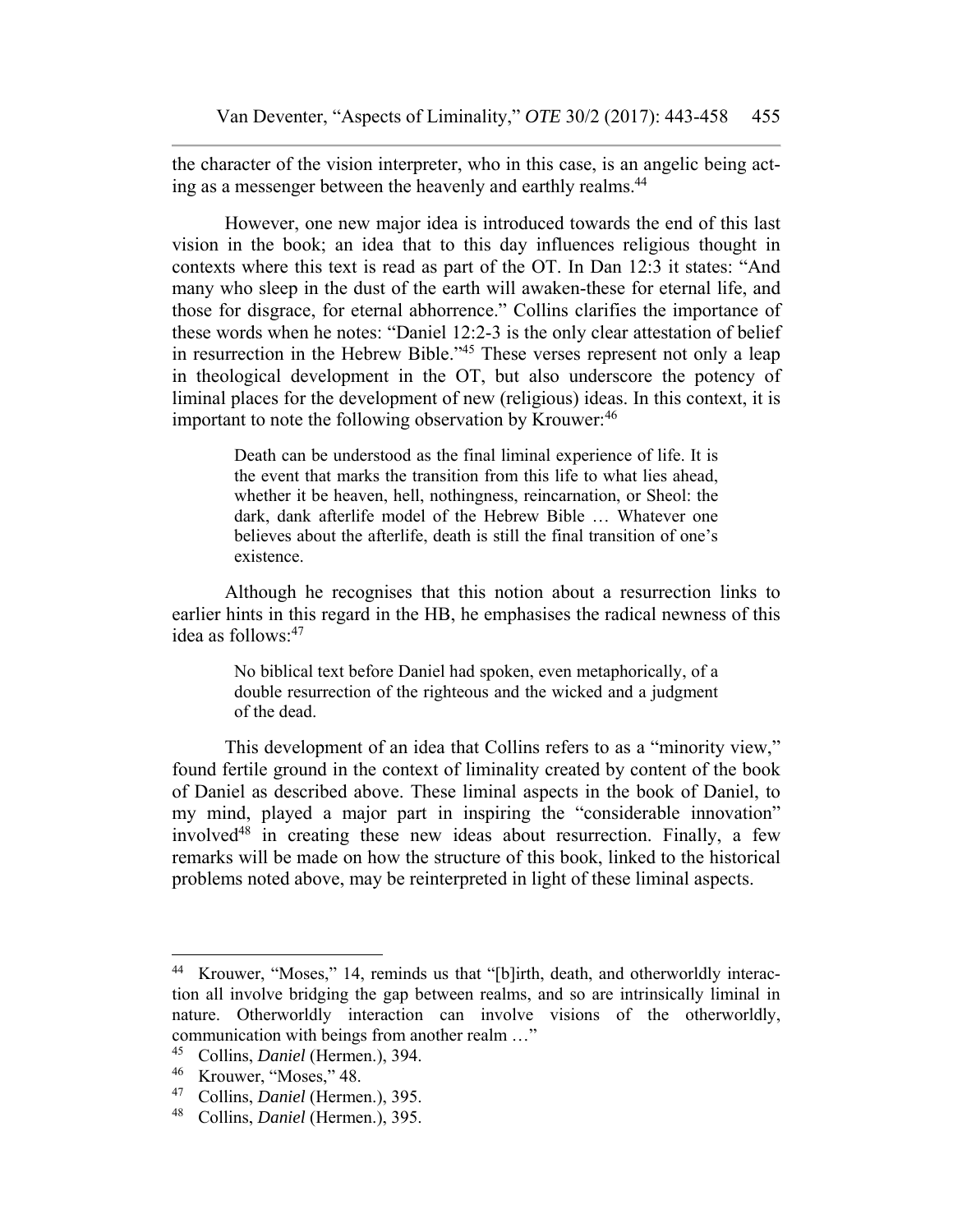## **F LIMINALITY AS HEURISTIC TOOL**

This article sought to indicate how the content of the book of Daniel creates the possibility to link this book to the notion of liminality. This mainly comes to the fore in *inter alia* the exilic context chosen for the book, the character of different dream interpreters the reader encounters, as well as the ultimate reinterpretation of death not as an end to life, but as an in-between state. Death becomes a link between this world and a next in which the dead will awaken. This is the ultimate end towards which the book of Daniel is working. Even in the perilous present, while suffering in the aftermath of the persecution under Antiochus Epiphanes, the book's audience may find comfort in the hope of another life on the other side of the limen.

Of course, the concept of liminality is a recent one and did not originate or exist in the ancient world. However, this article shows how the idea of liminality, as employed in literary studies, like other literary terms produced by modern literary theory, may be used to aid a modern understanding of biblical texts. Referring back to the critical issues noted above regarding the book of Daniel, it seems that at least three of the four issues listed above may be connected to the manifestation of liminality in literary products. The book in its final form, escapes a neat classification with regard to genre, language, and social location.<sup>49</sup> It is neither here, nor there. Thus, the liminal aspect of the book extends beyond its content to its form, reminding of the old adage that when it comes to literary criticism, "form and content are inseparable."<sup>50</sup>

One of the major contributions of the book of Daniel to OT and biblical theology is the introduction of resurrection as a final outcome after the death of a person. This theological leap went against nearly everything the OT teaches about the nature of death. The unprecedented period of insecurity presented by the persecution of Antiochus Epiphanes created the atmosphere to produce a radically new idea about death. Since a liminal world provides the perfect place for the development of creative new ideas, it seems that the authors of the book of Daniel, in their selection and writing of the material, inadvertently tapped into the possibilities provided by the literary notion of liminality. The fact that this, and other literary features in biblical texts, are only being uncovered fairly recently, does not take away from the contribution these features can make to our understanding of the biblical text.

<sup>&</sup>lt;sup>49</sup> One reviewer pointed out that the placement of the book of Daniel in different canonical traditions, i.e. as part of the *Khetubim* in the *Tenach* and as part of the prophets in the OT, might also allude to its liminal character. I wish to thank him/her for sharing this thought that I did not explore here.

<sup>50</sup> Phyllis Trible, *God and the Rhetoric of Sexuality* (Minneapolis: Fortress, 1978), 9, citing René Wellek in this regard.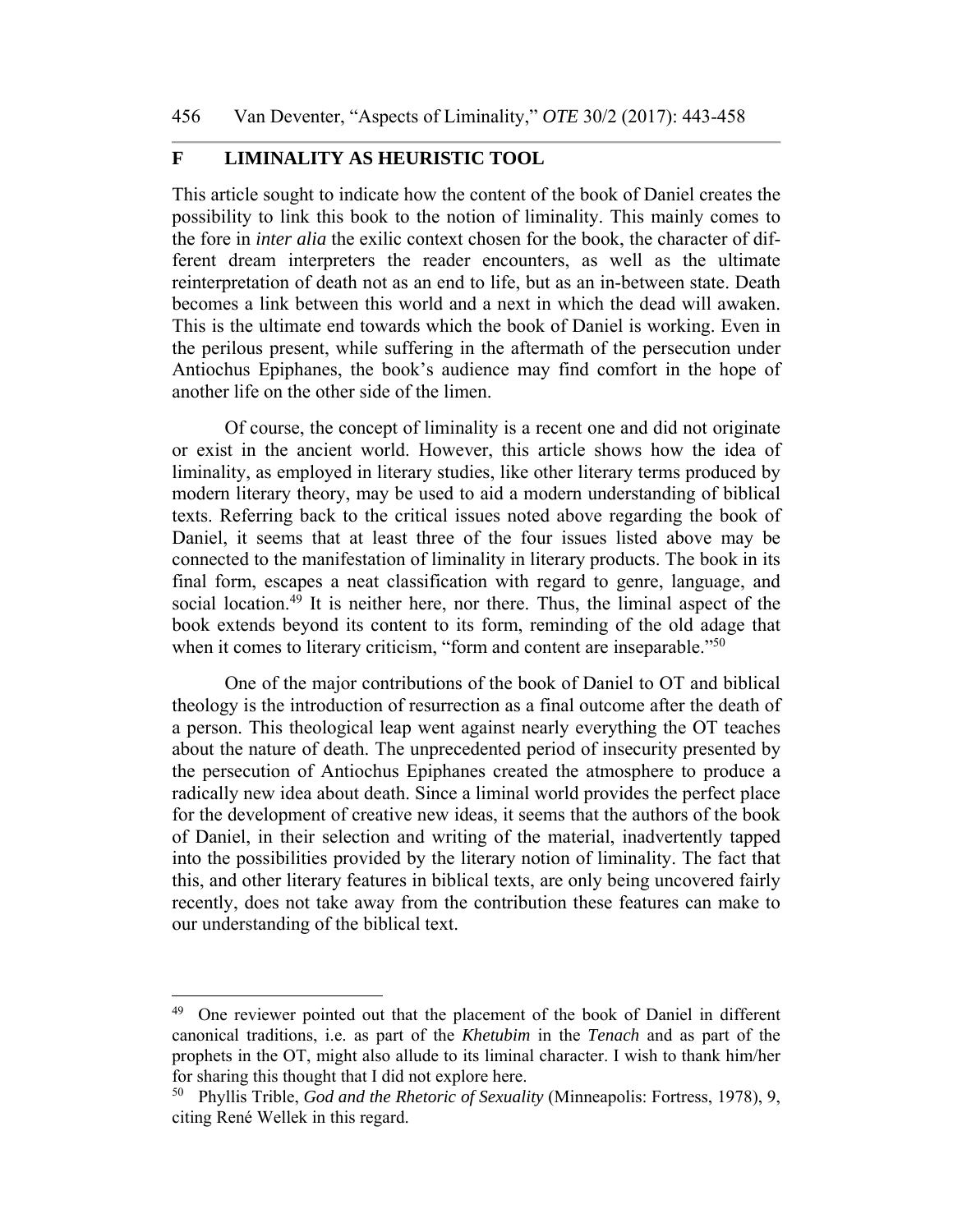## **BIBLIOGRAPHY**

| Barton, John. Oracles of God: Perceptions of Ancient Prophecy in Israel after the<br>Exile. Oxford: Oxford University Press, 2007.                                                                                                               |
|--------------------------------------------------------------------------------------------------------------------------------------------------------------------------------------------------------------------------------------------------|
| Basson, Alec. "A King in the Grass': Liminality and Inversion in Daniel 4:28-37."<br>JSem 18/1 (2009):1-14.                                                                                                                                      |
| Carruthers, Jo. "The Liminal Becoming of the Rebel Vashti." Pages 91-110 in<br>Mapping Liminalities: Thresholds in Cultural and Literary Texts. Edited by<br>Lucy Kay, Zoë Kinsley, Terry Phillips and Alan Roughley. Bern: Peter Lang,<br>2007. |
| Collins, John J. Daniel, with an Introduction to Apocalyptic Literature. FOTL. Grand<br>Rapids: Eerdmans, 1984.                                                                                                                                  |
| Daniel. Hermen. Minneapolis: Fortress, 1993.                                                                                                                                                                                                     |
| . A Short Introduction to the Hebrew Bible. 2nd ed. Minneapolis: Fortress,<br>2014.                                                                                                                                                              |
| Cuddon, John A. A Dictionary of Literary Terms and Literary Theory. Chichester:<br>Wiley-Blackwell, 2013.                                                                                                                                        |
| Davies, Philip R. Daniel. OTG. Sheffield: Sheffield Academic Press, 1985.                                                                                                                                                                        |
| Firmat, Gustavo P. Literature and Liminality: Festive Readings in the Hispanic                                                                                                                                                                   |
| Tradition. Durham: Duke University Press, 1996.                                                                                                                                                                                                  |
| Goldingay, John. Daniel. WBC. Dallas: Word Books, 1989.                                                                                                                                                                                          |
| Hammer, Raymond. The Book of Daniel. Cambridge: Cambridge University Press,<br>1976.                                                                                                                                                             |
| Kay, Lucy, Zoë Kinsley, Terry Phillips, and Alan Roughley, eds. Mapping                                                                                                                                                                          |
| Liminalities: Thresholds in Cultural and Literary Texts. Bern: Peter Lang, 2007.<br>Koch, Klaus. "Is Daniel among the Prophets?" Int 39/2 (1985): 117-130.                                                                                       |
| Krouwer, David J. "Moses and Liminality." M.A. diss., University of Denver, 2015.<br>Online: http://digitalcommons.du.edu/cgi/viewcontent.cgi?article=1347                                                                                       |
| &context=etd.<br>Lee, Sang Hyun. From a Liminal Place: An Asian-American Theology. Minneapolis:<br>Fortress, 2010.                                                                                                                               |
| Le Roux, Jurie H. A Story of Two Ways: Thirty Years of Old Testament Scholarship in<br>South Africa. Pretoria: Verba Vitae, 1993.                                                                                                                |
| McNamara, Patrick. Dreams and Visions: How Religious Ideas Emerge in Sleep and<br>Dreams. Westport: Praeger, 2016.                                                                                                                               |
| Nicholas, Dean A. The Trickster Revisited: Deception as a Motif in the Pentateuch.<br>Bern: Peter Lang, 2009.                                                                                                                                    |
| Oropeza, B. J. Paul and Apostasy: Eschatology, Perseverance and Falling Away in<br>the Corinthian Congregation. Tübingen: Mohr, 2000.                                                                                                            |
| Portier-Young, Anathea E. Apocalypse against Empire: Theologies of Resistance in<br>Early Judaism. Grand Rapids: Eerdmans, 2011.                                                                                                                 |
| Spangenberg, Izak J. J. (Sakkie). "Paradigmaveranderinge in die Bybelwetenskappe:<br>'n Bydrae tot die Gesprek tussen die Bybelwetenskappe en Sistematiese<br>Teologie." R&Teol 1/2 (1994): 144-184.                                             |
| Spariosu, Mihai I. The Wreath of Wild Olive: Play, Liminality, and the Study of<br>Literature. Albany: State University of New York Press, 1997.                                                                                                 |
| Stahl, Nanette. Law and Liminality in the Bible. Sheffield: Sheffield Academic Press,<br>1995.                                                                                                                                                   |
|                                                                                                                                                                                                                                                  |